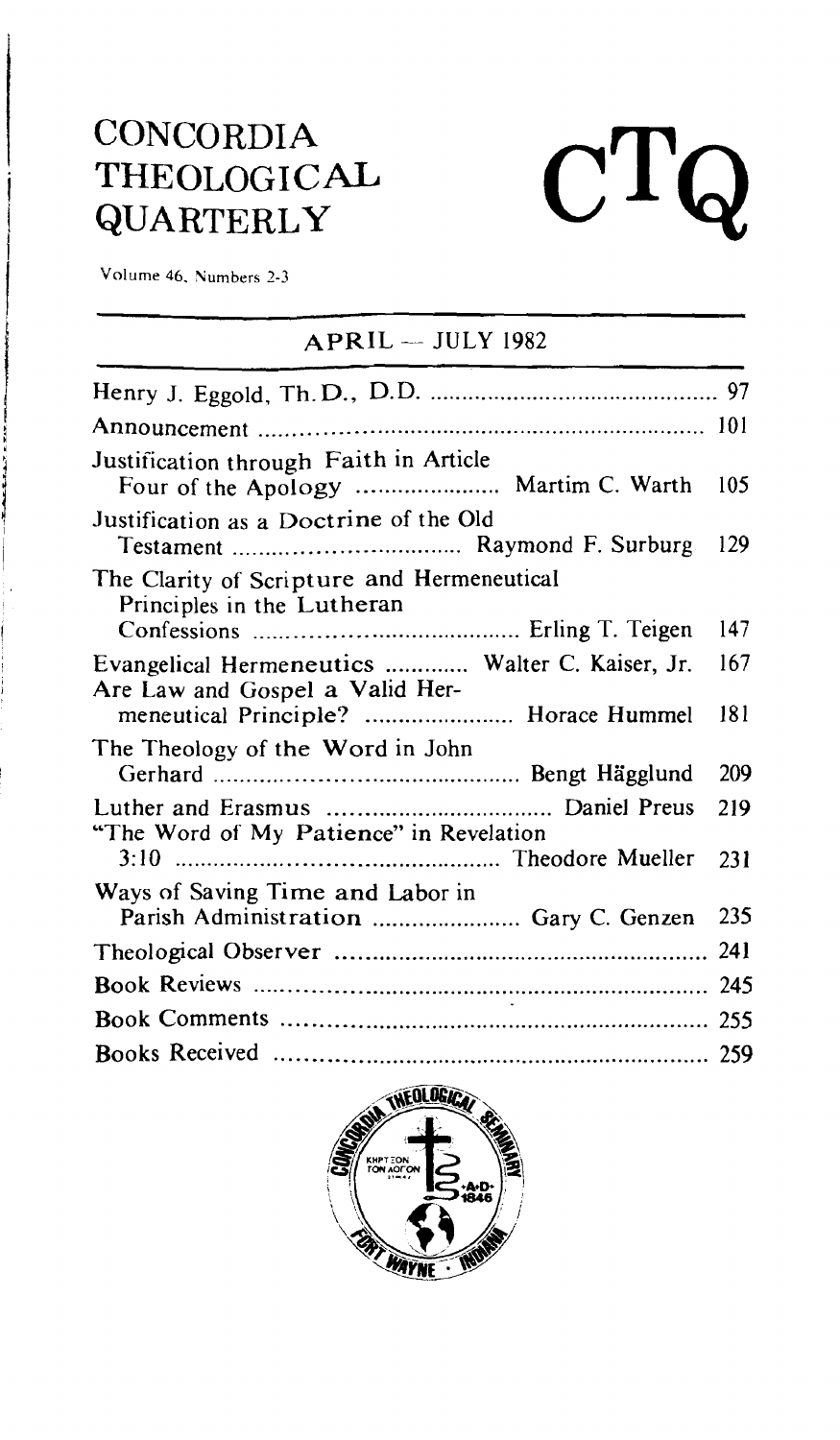# "The Word of My Patience" in Revelation **3:** 10

#### Theodore Mueller

**A** Greek text Can be translated into English, that is, words can be arranged so as to follow the grammatical rules for a wellformed sentence. But such **a** transposition of words does not always convey the writer's intended message. What did St, John mean when he wrote in Revelation 3:10, "You have kept the word of my patience" (eteresas ton logon tes hupomones mou)? The problem centers around the two genitives tes hupomones and *mou.* The latter is usually interpreted as the possessive adjective **"MY,"** referring to God, and together with the former is viewed as a single genitive phrase which qualifies ton *logon*: "The word of **My** patience" (Luther, King James, Vulgate), "My word of patient endurance" **(RSV),** or "The word of patient expectation."l But what is meant when a word is characterized by patience or endurance, which is the interpretation of most translators? Morris calls it "a curious expression. It seems to mean 'the teaching which was exemplified in my steadfastness."<sup>2</sup> In general, the commentators view the genitive phrase as indicating the content of the word and attempt several explanations  $-$  the patient endurance required of man to keep God's word, particularly in times of tribulation,<sup>3</sup> or the endurance of Christ, who silently suffered reviling and the **cross** in our stead.' While such an interpretation is possible grammatically, ascribing to a word the attributes of patience or endurance is rather strange when compared to other descriptions such as "the word of the cross" (1 Cor. 1:18), "of reconciliation" (2 Cor. 5:19), "of the truth" (2 Cor. **6:7),** "of the Gospel" (Col. **1:5),** "of Christ" (Col. 3: 16), "of faith" (1 Tim. 4: 16), qualifiers which emphasize the content of the word. A "word of patience" or "endurance" does not fit into this group of expressions.

The New International Version views the noun *hupomone* as a transformation of the verb *hupomeno* and as an object genitive to *ton logon:* "You have kept My commandment to endure patiently." The **New** English Bible likewise interprets *hupomene*  **as** a nominal transformation of the corresponding verb and coordinates the underlying verbal phrase with the main verb of the clause: "You kept My commandment and stood fast." These translations try to solve the problem through semantic inter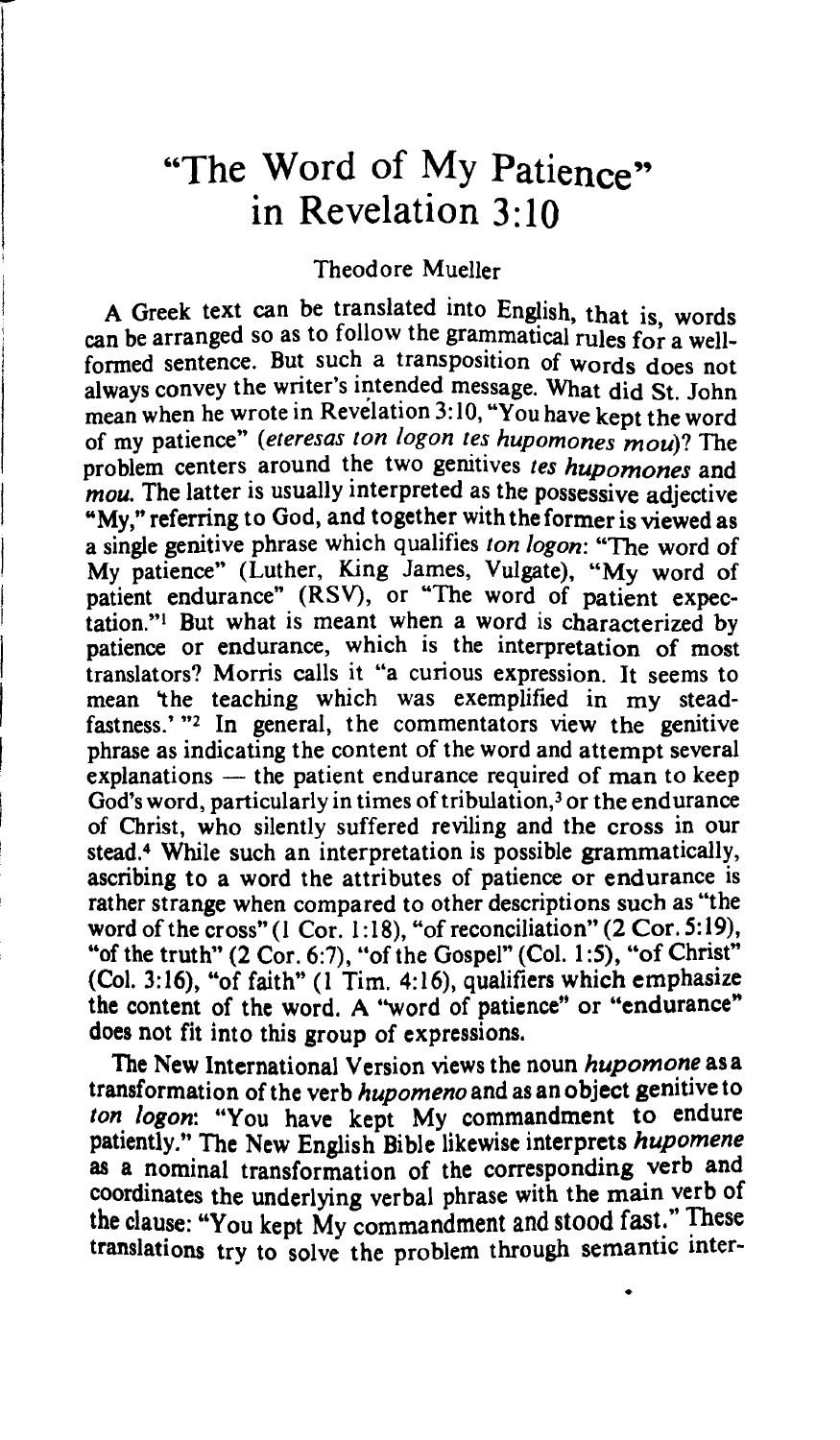pretation, that is, by interpreting the semantic content of each word and reading into the genitive phrase what seems to be a plausible meaning: "God is patient," "Man should exercise patience," or "Christ endured in His tribulations."

The solution proposed in this paper consists of an analysis of the genitive phrase, an analysis of syntactic relationships proposed by the lastest developments in linguistics. The concept of syntactic relationships will first be shown from English examples and then applied to the Greek phrase. In English a noun phrase frequently modifies a subsequent noun  $-$  "peace proposal," "car race," "charity ball," "home entertainment," "all-night sale." On the surface every one of these expressions has the same grammatical structure, a modifying noun phrase plus a noun. Every native speaker, however, is aware that **at** the deeper level a variety of relationships prevails. These expressions can be paraphrased to bring out the differing structures: in a "peace proposal" someone proposes peace - an object relationship; in a "car race" the car is the instrument by which the race is run - an instrumental relationship; in a "charity ball" the ball is held for the purpose of charity - a purpose relationship; "home entertainment" takes place at home - a locative relationship; an "all-night sale" lasts all night - a temporal relationship.

Linguists, therefore, differentiate between the surface structure, that is, the arrangement of the spoken or written words, and the deep structure, that is, the underlying syntactic relationships, such as agent, goal, instrument, source, manner, time, and place. On the surface level the governing nouns of the above examples are modified by a preceding noun phrase without any further indication of how they relate to each other (e.g., "all-night sale"). However, there is also an underlying deep structure of which the native speaker is aware and which can be expressed by a paraphrase (e.g., "selling throughout the night"). Failure to specify the deep structure relationship in these nominal expressions may result in ambiguity; a "truck sale" either sells trucks specify the deep structure relationship in these nominal ex-<br>pressions may result in ambiguity; a "truck sale" either sells trucks<br>- an object relationship — or sells things from a truck - a locative<br>relationship. Only the relationship. Only the context in which the expression is used can provide the clues needed for the interpretation. A purpose or result relationship is the underlying deep structure of phrases like 'peace process," which in interpreted as a process resulting in peace. A "health clinic" is a clinic for the purpose of providing health. A "death march" is a march resulting in death for some participants. Obviously, this particular syntactic relationship is uncommon, yet readily assumed by the native speaker.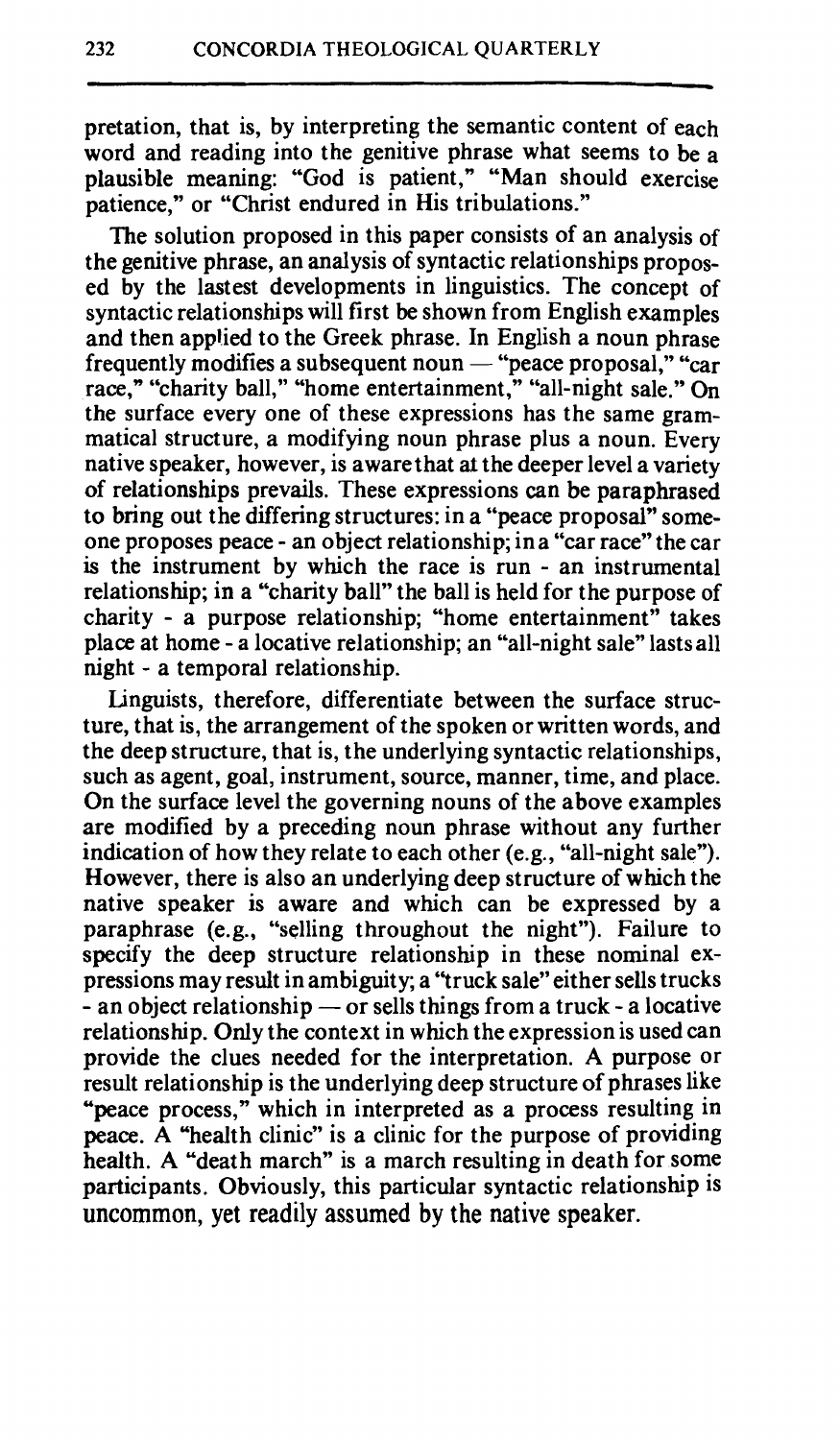The Greek genitive phrase is similar to the English subordinate noun phrase. On the surface level the genitive case indicates a modifying relationship to another noun, that is, a vague qualifying dependence. But the fact that there is a deep-level relationship has always been assumed when grammarians taught the concepts of subjective and objective genitive. The deep structure, however, is much more varied than these two. In *dikaiosune pisteos* (Rom. *4:* 13) the genitive *pisteos* indicates the means of righteousness - an instrumental relationship; in *ta pathemata tou nun kairou* (Rom. 8:18) the genitive indicates a means of righteousness - an instrumental relationship; in *ta*<br>pathemata tou nun kairou (Rom. 8:18) the genitive indicates a<br>time relationship — sufferings in the present time. A purpose or result relationship must be inferred in the following genitive phrases: *probata sphages* (Rom. 8:36), "sheep intended for slaughter"; *hodon soterias* (Acts 16:17), "the way resulting in salvation"; *hodous zoes* (Acts **2:28),** "the ways resulting in life," a syntactic relationship which is spelled out in Matthew 7:14, *he hodos he apagousa eis zoen.* The *dikaiosune* **zoesin** Romans 5: 18 is parallel to he entole he eis zoen (Rom. 7:10), where the relationship is spelled out through the preposition *eis.* Many genitive phrases, however, like the English subordinate noun phrase, become clear only in their context, and some can be interpreted in several ways.

The thought of keeping God's commandments and remaining in His love is expressed through an "if-result" (conditional) clause in John 15: 10. Therefore, the result relationship is proposed for the genitive in Revelation 3:10 with this meaning: "You have kept the word with the result of perserverence in Me." The Lord often expresses the relationship between keeping His word and remaining in Him (John 8:31; 15:4-19). Likewise, in 1 John the Apostle repeats this idea: whosoever keeps God's word remains in Christ (2:5-6); whoever keeps His commandments remains in Him (3:24); anyone who confesses Jesus as the Son of God remains in God (4: 15). This interpretation also fits the context of Revelation 3: "You have kept the word and thereby remained in Me; I will keep you from the coming temptation."

In accordance with this analysis, the genitive *mou* can no longer be interpreted as a possessive, but must be seen as the object to *hupomone.* The verb from which this noun is derived, *hupomeno,* takes as its complement the prepositional phrase *en*  with the dative. In the transformation from a verbal phrase to a hupomeno, takes as its complement the prepositional phrase en<br>with the dative. In the transformation from a verbal phrase to a<br>noun phrase, the same structure is assumed — *hupomone en*, of<br>which the aumension hupomone are which the expression *hupomone en lesou* is an example (Rev. 1:) This underlying phrase is then further **transformed** to **a**